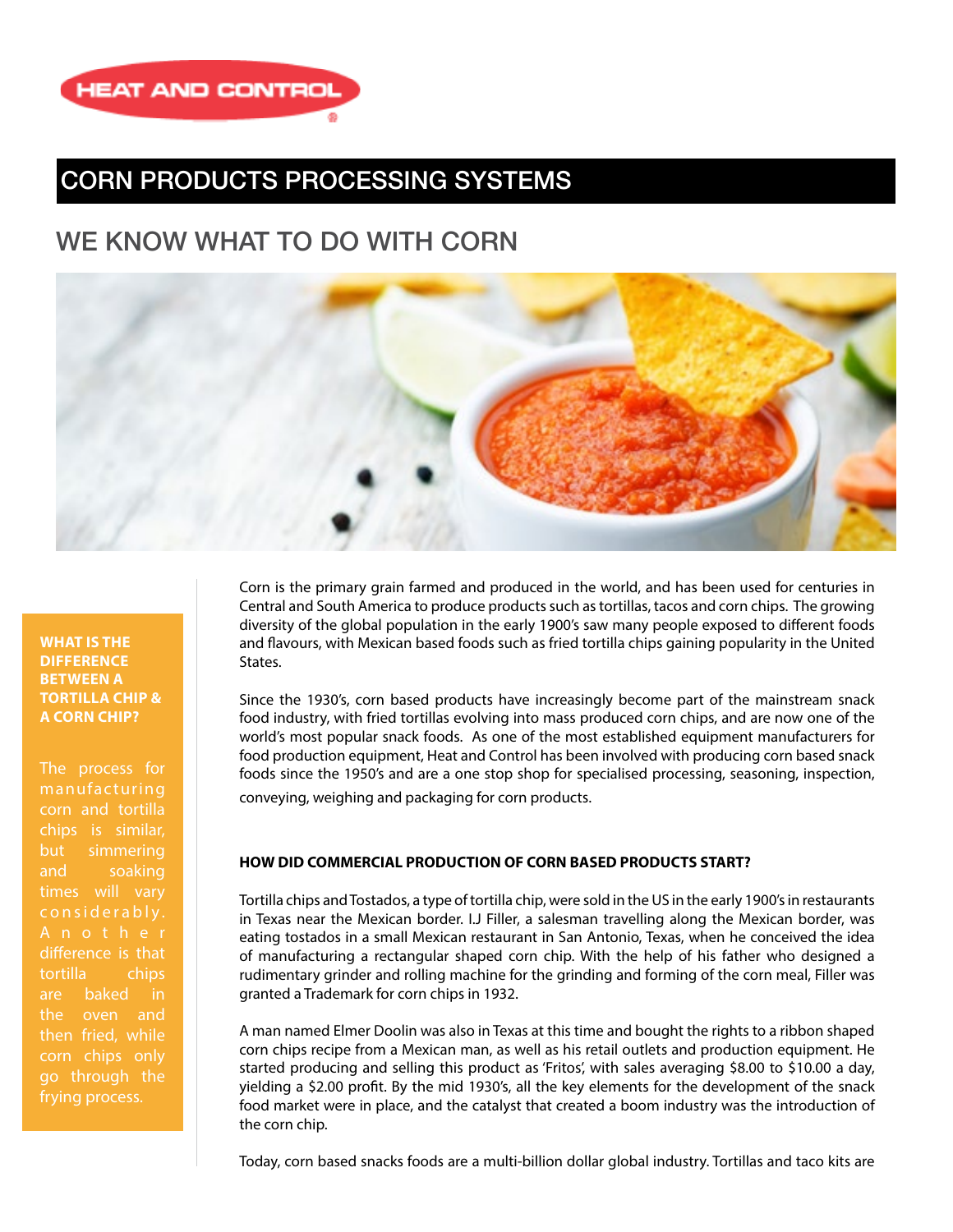seeing record purchases, with over 1 billion units sold in 2016 in the United States alone according to a report by Chicago Based research firm Information Resources, Inc. U.S. sales for Hispanic foods and beverages are expected to hit \$11 billion in 2017, up from more than \$8 billion in 2012, according to a report from Packaged Facts. Heat and Control has long provided the equipment and means for snack food producers to keep up with demand of this burgeoning market by providing complete systems for tortilla and corn chips, taco shells, tostadas, corn tortillas, extruded corn snacks and fried corn kernels.

#### **HOW ARE CORN-BASED SNACK PRODUCTS MADE?**

The production of corn based snack foods has come a long way since Elmer Doolin started selling corn chips from his garage. Today, there are simple manually operated lines, semiautomatic or fully-automated systems available for corn based snack products. Heat and Control will assess the needs of the individual customer and design a tailored production line to suit the production requirements and growth goals.

For processors, cooking corn allows the development and maintainence of a unique, consistent flavour and texture for their corn and tortilla chips, taco shells, tostadas and tortillas. Over the years, Heat and Control has perfected the operations of corn preparation to assure consistent quality of corn products for our customers, giving each product a unique, tasty flavour.

Given the large variety of corn-based products, there are different processes and equipment for each line of snack foods. Corn preparation can be quite complex if you do not have the correct equipment. There are many variations in finished corn products - with the shape developed to suit the purpose - corn chips for dipping are produced with a curve to make it easier to pick up dip; chips that are used for Nachos are larger to accommodate salsa, guacamole and melted cheese.

#### **CORN COOKING PREPARATION**

The corn used should be whole grain, free of foreign material and contain a minimum of cracked kernels. Most manufacturers use yellow corn rather than blended. However some processors use corn variety such as white or blue to differentiate their finished product. It is essential that clean, uniformly sized and impurity free corn is used in the mixture. The cleaner the corn is before cooking, the better the masa is later.

Broken pieces of corn will absorb larger quantities of water and will cause wet, sticky masa, making it difficult to cook and resulting in a poor product.

The first step is to produce a dough, or masa. When cooking the corn, it is important to hydrate the corn kernels and loosen the pericarp (external skin) and to increase the moisture content of the corn by adding water. Calcium Hydroxide or "food grade lime" as it can sometimes be referred to, must also be added to the corn to improve the flavour, as well as weakening and removing the outer layer of the corn pericarp so the chip is crispier. The addition of lime also controls the microbial activity, improving shelf life.



Heat and Control has a wide range of equipment to produce the Masa and ensure consistent quality. Our processing systems including Masa Production Systems and Corn Washers that enable food manufacturers to duplicate the masa recipe every time. Extruders and Sheeters accurately form and transfer masa without altering the texture and flavour of the product.

#### **CORN OVENS AND FRYING**

When toasting tortilla chips, a belt moves chips through the oven and exposes both sides of the chip to the oven burners. The oven burners crust both sides of the chip and toast the bottom side of the chip using burners located under the top belt. This seals the chip and prevents the chips sticking to the belt after the first transfer point. The quantity of toast marks varies depending on what the market desires.

In the frying process, moisture is removed from the chip and replaced with oil to develop the texture, flavour and appearance of the chip. Heat and Control cooking systems, such as fryers and ovens, can evenly distribute heat and give precise control of cook time and temperature. We have a range of Tortilla Toaster ovens for uniform toasting of tortilla and taco shell production.

Our world class frying systems can provide precise control of oil flow, temperature and cook time for corn chips, tortilla chips and tostadas. We also have a specialised range of frying systems for taco shells and tostados.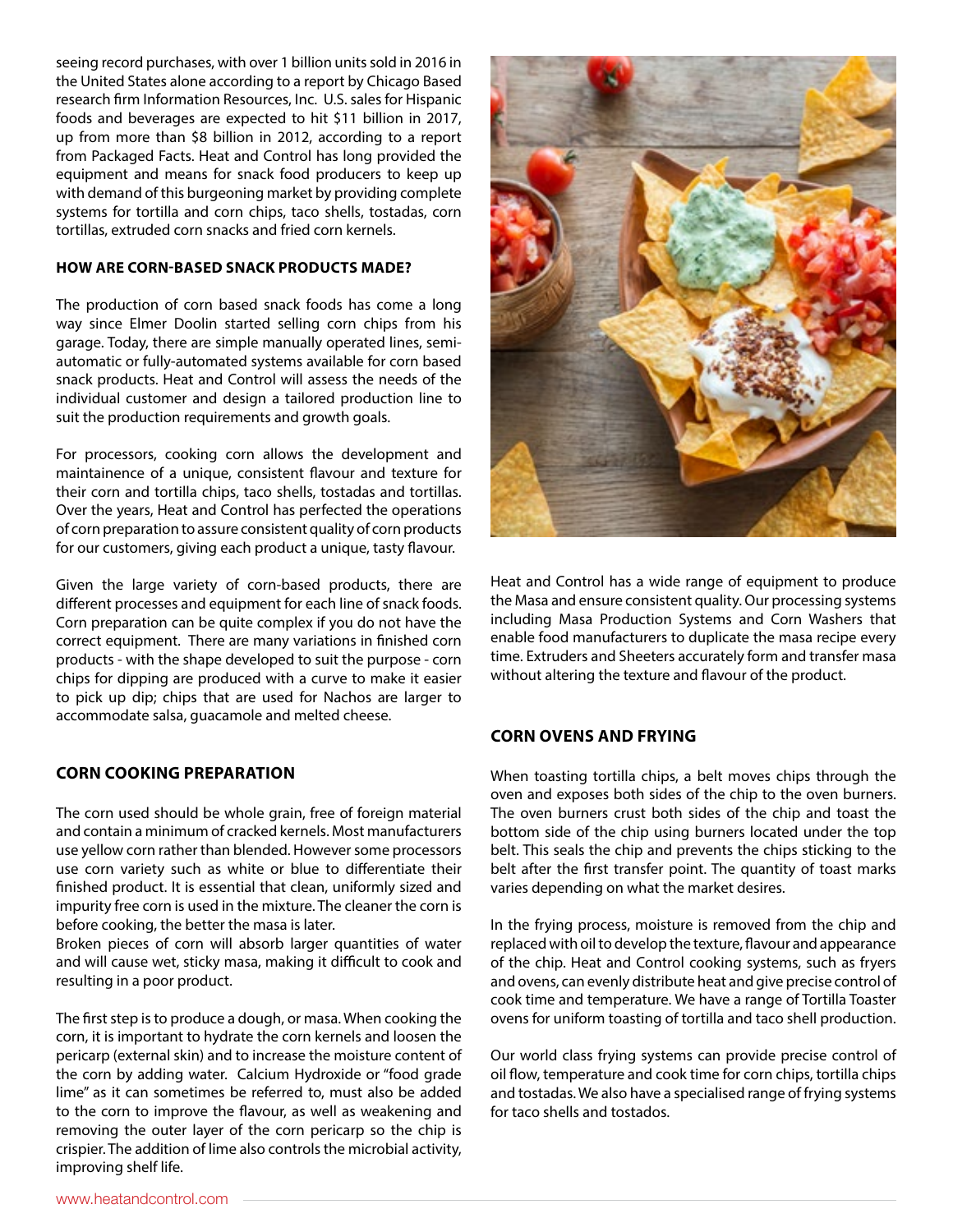

#### **SEASONING AND CONVEYING**

Conveying corn based snack foods is a delicate process, as the product can break and the all important seasoning can fall off if lower quality conveyors or vibratory systems are used. Heat and Control conveyor systems can reduce product breakage by up to 60% using FastBack Horizontal motion. The gentle slow-forward, fast-back motion prevents product damage and seasoning coating loss. The Heat and Control seasoning applicators, such as our FastBack Revolution® Seasoning Systems, uniformly apply seasonings with less breakage and waste.

Corn snack foods are an ever-changing industry, as consumers

are exposed to new products and flavours. Since 1950, Heat and Control have committed to assisting food manufacturers respond to market changes by continuously improving equipment, and providing our customers with the best equipment and technology to increase production levels.

Our complete Corn Product Systems are designed by engineers with years of experience in snack food products, making Heat and Control the leading single source supplier of all the equipment you need to process, season, weigh, inspect and package the highest quality corn chips, tortilla chips, and other corn snacks.



http://www.heatandcontrol.com/tortillachips.asp